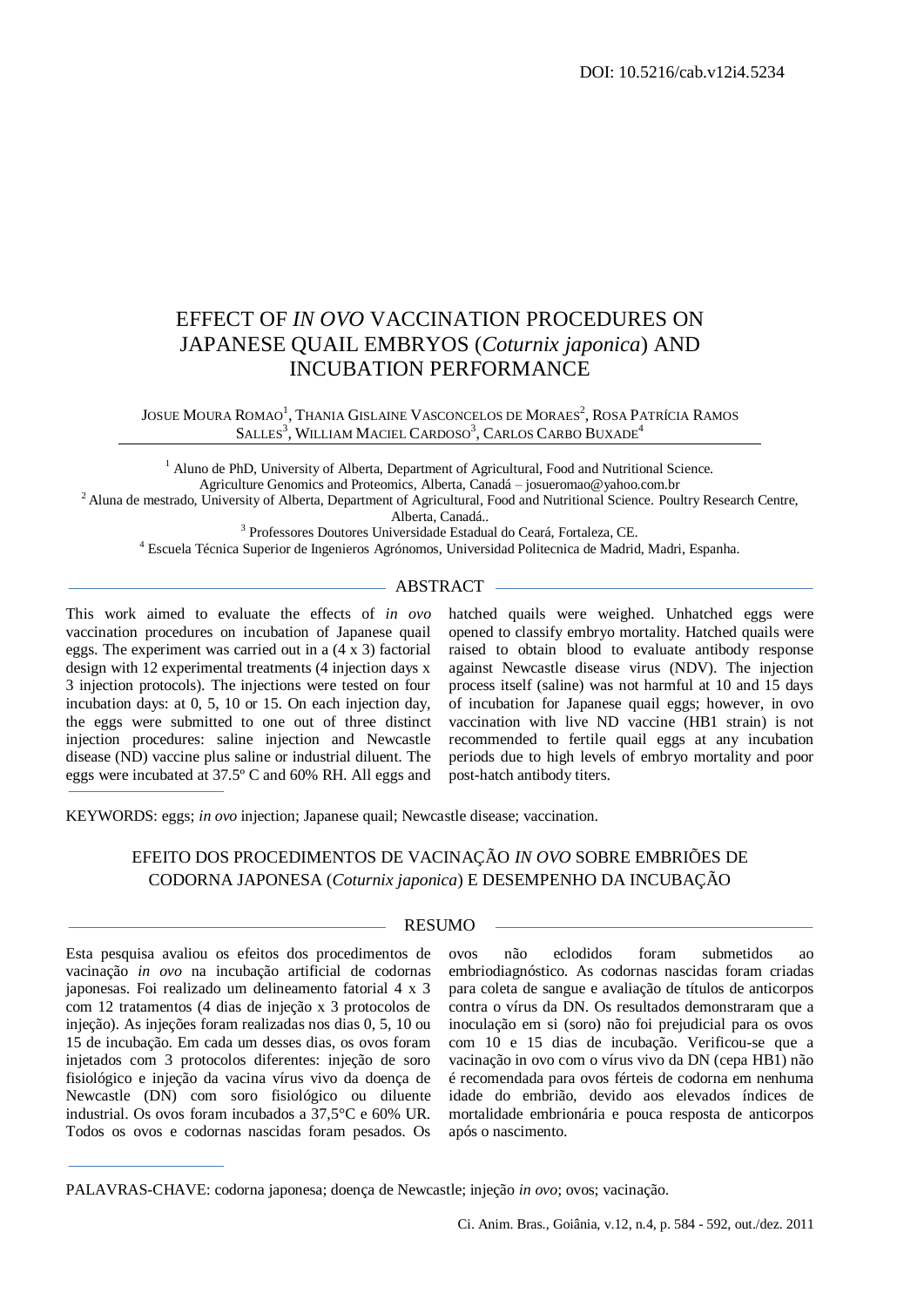### INTRODUCTION

*In ovo* technology has been studied in the last few years for administration of hormones, nutrients and vaccines. It has been widely applied for vaccination purposes. This technology is already present in 30 countries and accounts for more than 85% of broilers and 60% breeders vaccinated in United States and Canada (BERCHIERI & BOLIS, 2003).

In chicken, *in ovo* vaccines are administered to embryos on day 18 of incubation, which is normally when incubating eggs are transferred to the hatcher (LI et al., 2005). This method offers the advantages of reducing chick handling, improving hatchery manageability through automation, reducing the costs of live production and stimulating an early immune response (JOHNSTON et al., 1997). Many studies have proceeded to investigate the efficacy and safety of *in ovo* vaccination against Marek's disease (SHARMA & BURMESTER, 1982), infectious bronchitis (WAKENELL & SHARMA, 1986), infectious bursal disease (IBD) (GIAMBRONE et al., 2001), and Newcastle disease (AHMAD & SHARMA, 1992).

Newcastle disease (ND) is a highly contagious viral disease of poultry and other bird species caused by specified viruses of the avian paramyxovirus type I (APMV-I) belonging to the family Paramyxoviridae (MAYO, 2002).

Studies within the last few years have shown, however, that only few live vaccines that are routinely administered to hatched chicks may also be injected into embryonated eggs during the late stages of embryonic development without a lethal effect (MAST & MEULEMANS, 2003). NDV strains of low virulence such as the Bl strain (AHMAD & SHARMA, 1992) and NDV clone-30 (MEBATSION et al., 2001), which are routinely administered to hatched chicks, cannot be employed for *in ovo* vaccination in their current form due to their embryonic lethality. In order to attenuate NDV strains, different approaches have been applied. Hitchner Bl derived NDV strain is recommended for *in ovo* vaccination, mutated by the chemical agent ethyl methanesulfonate (AHMAD & SHARMA, 1992). According to LIMA et al. (2004), vaccination programs can efficiently eradicate this NDV in quails.

Ci. Anim. Bras., Goiânia, v.12, n.4, p. 584 - 592, out./dez. 2011 However, the *in ovo* vaccination procedures against ND for Japanese quail eggs have not been studied. Thus, the objective of this research was to evaluate the effect of *in ovo*  vaccination procedures on incubation performance in Japanese quail embryos (*Coturnix japonica*), analyzing the effect of the inoculation itself as well as the vaccinal virus on the embryos.

#### MATERIAL AND METHODS

Eighty Japanese quails (*Coturnix japonica*) were used for egg collections. They were housed in experimental battery cages in the Laboratório de Estudos Ornitológicos da Universidade Estadual do Ceará. Three females and one male were lodged in each cage (25 x 25 x 20cm). The birds were 12 weeks old and averaged 90% egg production. Water and balanced feed were supplied *ad libitum* according to NATIONAL RESEARCH COUNCIL (1994). They were also submitted to 17 hours/day of light. All the collected eggs were selected verifying egg shape, extreme sizes and eggshell integrity by candling.

A total of 600 quail eggs was divided into a (4 x 3) factorial design with 12 experimental treatments (4 injection days x 3 injection types), each group had 50 eggs. Other 150 eggs were also incubated without any injection (Control group).

The *in ovo* injections were tested at four incubation days: at 0 day (prior to incubation), 5 days, 10 days or 15 days of incubation (transference day).

On each injection day, the experimental eggs were submitted to three distinct injection procedures: saline injection, Newcastle vaccine plus saline injection or Newcastle vaccine plus industrial diluent injection.

The eggs were removed from incubators and the *in ovo* injection was performed at room temperature in a clean lab. First the eggs were disinfected with ethyl alcohol (70%) and then they were placed with their large end up. This part of eggshell was holed with a sterile hollow neddle (0.8mm diameter) to allow the injection of 0.025mL of inoculum. The eggs were injected by an adjustable micropipette with plastic tips adapted with hollow neddles (0.7mm diameter). The inoculum was delivered at 4-5mm deepth from eggshell surface. The injection procedure made a hole in the eggshell with an area of approximately 0.5mm² and then the eggs were placed again in the incubator machines.

All treatments consisted of injection of 0.025mL of a solution as follows: saline, vaccine plus saline or vaccine plus industrial diluent.

Saline: Physiological saline solution 0.9% Sodium Chloride. Na+ 154 mEq/L, Cl- 154 mEq/L. Total osmolarity of 308 milliosmoles per liter and 6.0 pH.

Vaccine: live freeze-dried vaccine of Newcastle disease, Hitcher B1 strain (HB1).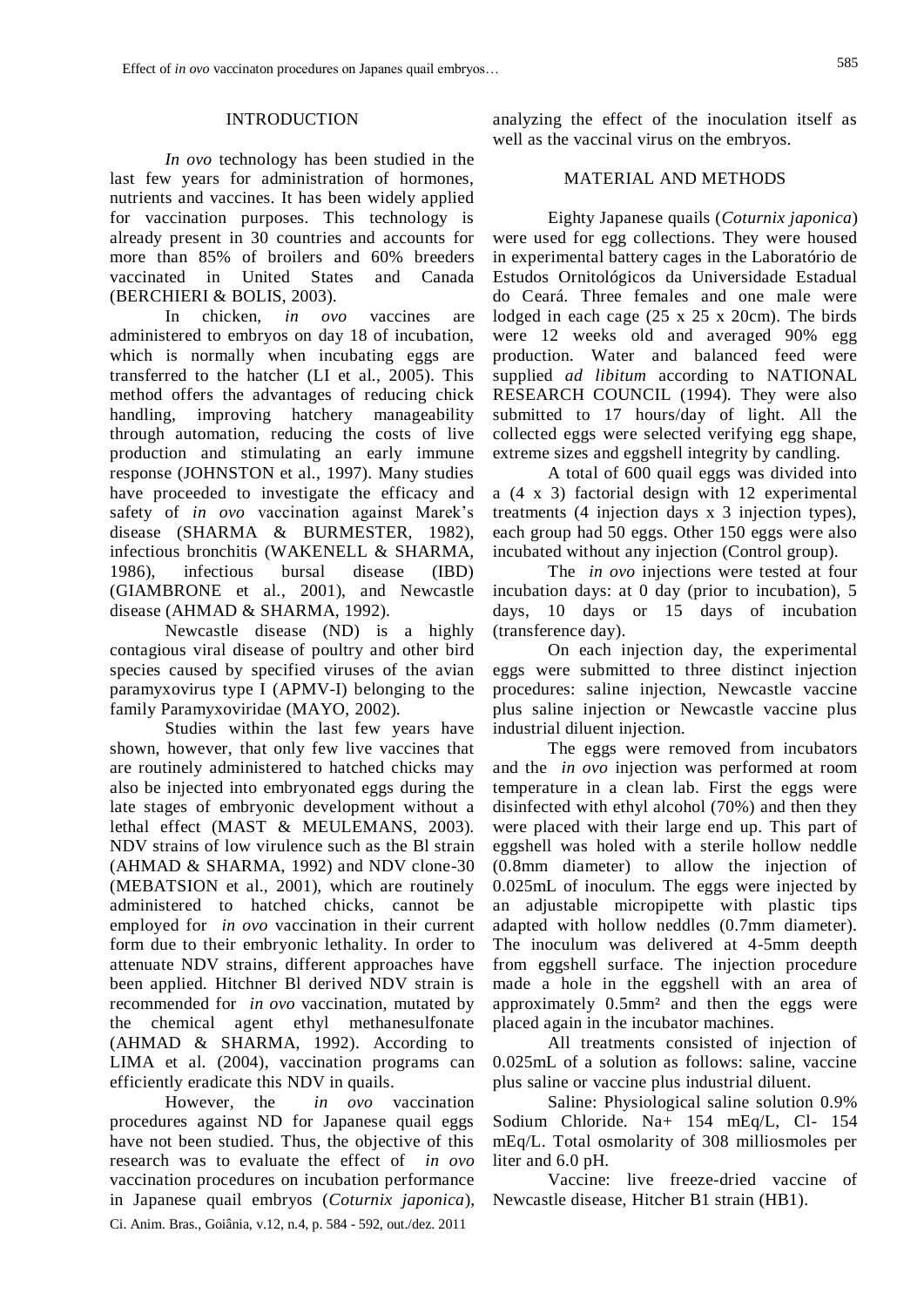Industrial diluent: Sterile diluent for vaccination by eye drop route consisting of water treated by reverse osmosis and inert dye. Both vaccine and diluent were made by the same manufacturer.

Live freeze-dried vaccines were rehydrated just before the use for injection into quail eggs with industrial diluent or saline according to each experimental treatment. The vaccine dilution was prepared by mixing 1000 doses of vaccine with 30 mL of diluent. All procedures from storage to manipulation of injected substances were carried out according to manufacturers' recommendations.

All eggs were identified individually and weighed on their collection day and on the 15th day of incubation to verify egg weight loss. All hatched quails were weighed individually after hatching. Weight measurements were obtained with a precision balance  $(0.001g)$ .

Eggs were incubated in horizontal position by automatic hatcheries with temperature of 37.5°C, relative humidity of 60% and egg turning every 2 hours. On the 15th day of incubation (360h) the eggs were transferred to the hatcher, which maintained the same conditions of humidity and temperature, but without turning. After hatch the quails were housed in an experimental poultry facility. They were reared up to 15 days, in experimental cages according to each treatment. Each cage was supplied with water and balanced feed *ad libitum* according to NATIONAL RESEARCH COUNCIL (1994), 24 hours of light and heat. After 15 days, all quail chicks were euthanized to perform the blood collections.

Eggs that failed to hatch were opened for macroscopic observation, thus they were classified according to time of embryonic mortality. They were staged as infertile-early death embryo, which were the eggs with true infertility, pre-incubation mortality or initial stage mortality. The embryos that presented mortality in the intermediate development stage were classified as intermediate embryo death. Unhatched eggs classified as final embryo death were the ones with late stage mortality or pipped eggs with dead embryos. This classification was according to PEDROSO et al. (2006), who classified the embryo mortality in quail chicks as early death embryos (1 up to 4 days), intermediate (5 up to 15) and late death embryo (16 up to 18 days).

Hatched quails were reared separately according to each experimental group up to 15 days, when blood collections were made in order to assess the antibody response against Newcastle disease vaccination.

The birds were euthanized by decapitation

and blood samples were collected from jugular vein. Sera were separated, identified and frozen at -20ºC until the serological tests were performed.

Serological analysis was performed by haemagglutination inhibition test (HI) according to ALLAN & GOUGH´s (1974) methodology. The test was done in V-bottomed microtitre plates with 96 wells. It started with the addition of 25 μL of phosphate buffered saline-PBS (pH 7.2) in each well of the microtitre plates. A multichannel pipette was used to perform serial twofold dilutions of each serum sample along the row by transferring 25 μL of fluid from one well to the next. 25 μL of ND virus antigen at a concentration of 4 haemagglutination units was added to each well. The side of plates was tapped gently to mix, and then they were covered and allowed to stand at room temperature (26ºC) for 30 minutes. Afterwards, 25 μL of a 1% suspension of red blood cells was added to each well. The side of plates was tapped gently to mix again, and then they were covered and allowed to stand at room temperature for 45 minutes for the appearance of a pattern of haemagglutination. The agglutination pattern was read and the titers were recorded as the highest dilution of serum that caused complete inhibition of haemagglutination.

HI results from individual birds were expressed as the reciprocal of the end point serum dilution. Three rows of wells were left as controls: the first row contained a known NDV antiserum (positive control), the second row contained NDV antigen alone (negative control) and the third row contained normal saline with chicken red blood cells (reagent control).

A total of 600 quail eggs was divided into a (4 x 3) factorial design with 12 experimental treatments (4 injection days x 3 injection types). Each experimental group (n=50) consisted of five replicates of 10 eggs. Additional 150 eggs were not part of the factorial design but were used as control. Data from factorial design for the different analyzed variables (hatchability, egg weight loss, hatch weight and embryo mortality) was analyzed by the PROC MIXED from SAS v.9.0 (2002) and the means were compared by PDIFF statment adjusted by Tukey allowing all pairwise comparisons. Letters for statistical differences were obtained by the Macro PDMIX.800. A second statistical approach was applied to compare the control group results with each of the other 12 experimental treatments. This analysis was carried out using PROC GLM and the means were compared with Dunnett's test.

Statements of significance were based on  $P < 0.05$ .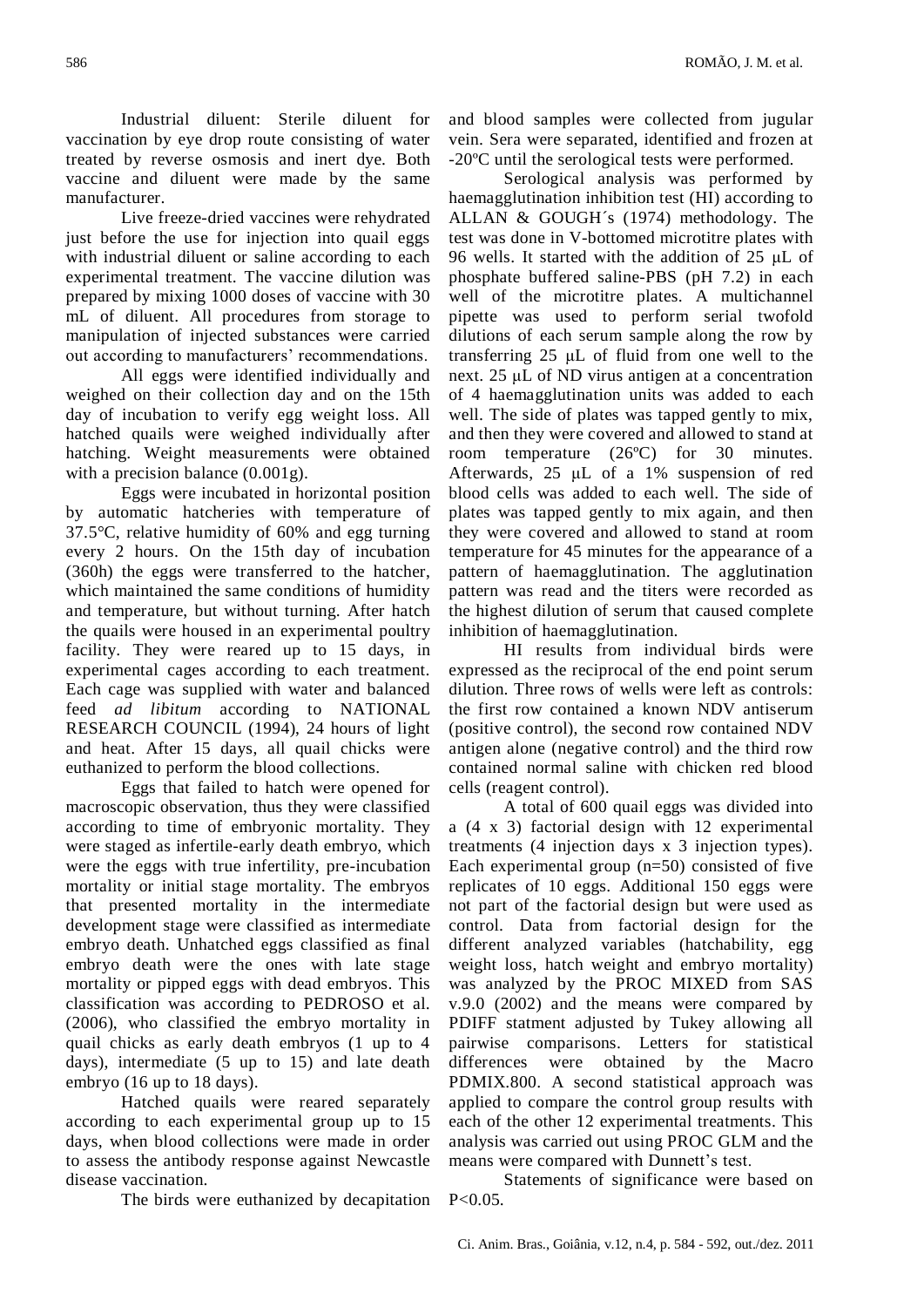# RESULTS AND DISCUSSION

quail eggs that were in ovo injected at four different periods of incubation with three different solutions.



Figure 1 shows the hatch rates of Japanese

Figure 1 - Hatchability of a Japanese quail eggs submitted to different protocols of *in ovo* injection at various days of incubation.

a,b,c,d,e Means with different superscripts differ significantly ( $p < 0.05$ ).

\* Means with asterisk do not differ from control group ( $p<0.05$ ).

The results showed that eggs that received *in ovo* injection before the incubation (0 day) presented similar hatch rates. This shows that at this period the injection of live vaccine of ND is not detrimental to hatchability when compared to the group that received only saline. At this period the embryo is still in its early stages of development and almost all egg's volume is filled by albumen and yolk. According to BURLEY & VADEHRA (1989) the albumen proteins present non-specific defenses against microorganisms and probably against virus. This could be the reason why the live virus was not able to affect the egg hatchability compared to the eggs that received saline. The process of *in ovo* injection before incubation even with saline solution was harmful to embryo survival, since the hatch rates of injected eggs were lower than the control group  $(p<0.05)$ .

The hatchability of eggs injected with saline at 5 days was similar to the ones injected before the incubation. However, this hatch rate was completely different to the eggs injected at 5 days with vaccine which had 0% hatchability. This result shows that the *in ovo* injection with live vaccine of ND (B1) was lethal to quail embryos at 5 days of development. This finding is in accordance with some studies that have shown that only few live vaccines that are routinely administered to hatched chicks may also be injected into embryonated eggs during the late stages of embryonation without a lethal effect (MAST & MEULEMANS, 2003). NDV strains of low virulence, such as the Bl strain (AHMAD & SHARMA, 1992) and NDV clone-30 (MEBATSION et al., 2001), which are routinely administered to hatched chicks, cannot be employed for *in ovo* vaccination in their current form due to their embryonic lethality.

The eggs injected at 10 and 15 days with saline presented hatch rates similar to control, showing that the injection procedure was not detrimental to quail embryos at 10 and 15 days of development. However, eggs injected with live vaccine at 10 and 15 days had lower hatchability than the control group. Interestingly, the embryos at 15 days of development seemed to be more resistant to live vaccination compared to embryonated eggs vaccinated at 10 days, since those showed lower hatch rates compared to the older ones. The results indicate that the HB1 strain cannot be applied to *in ovo* vaccination to quail eggs due to its high impact on hatchability. It is relevant to mention that on the transference day (15 days for quails and 18 days for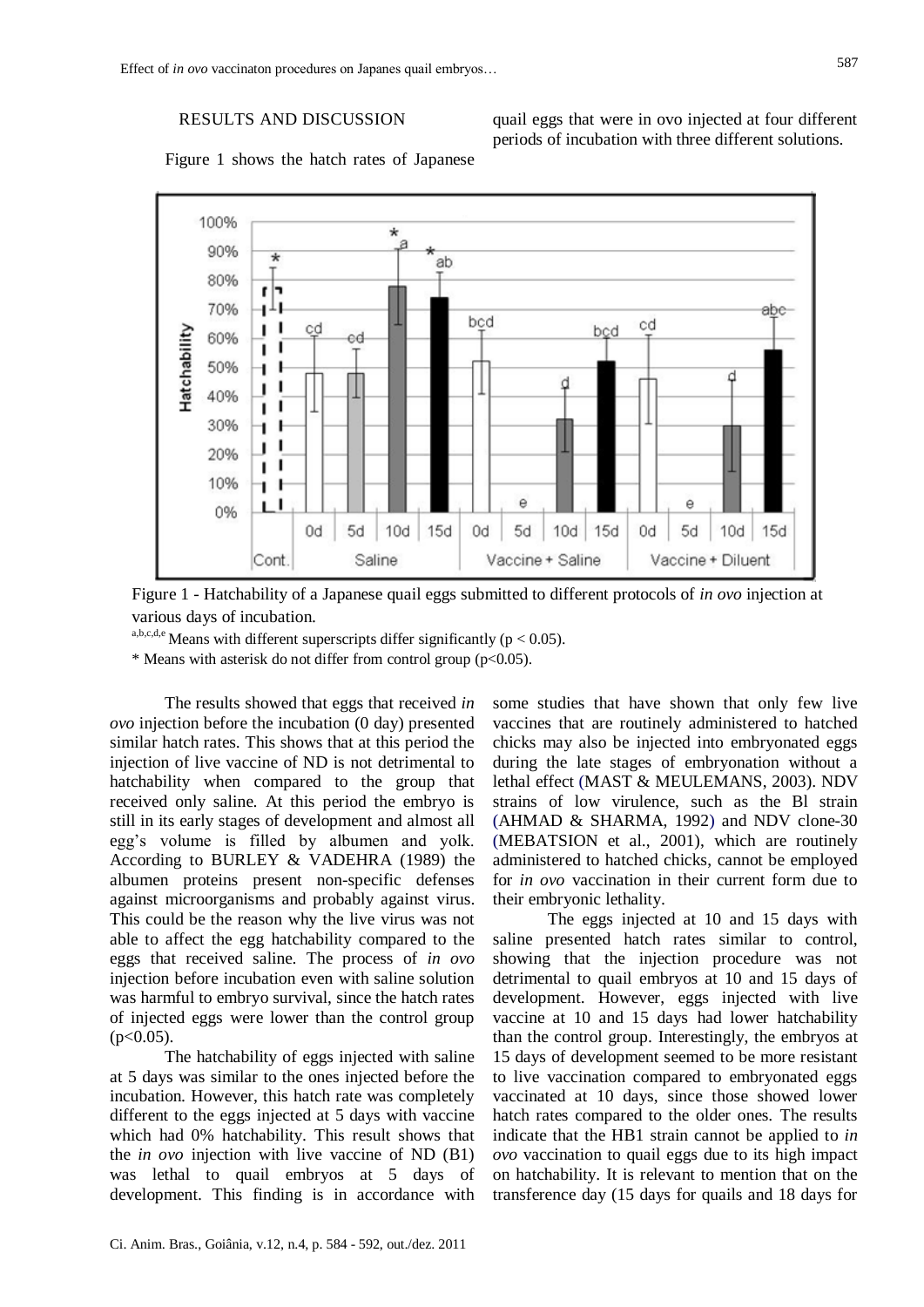chickens), Japanese quail embryos seemed to be more resistant than chicken embryos regarding the *in ovo* vaccination with a lentogenic NDV strain since chicks were shown to present up to 100% mortality (SARAVANABAVA et al., 2005). Maybe a process of attenuation of this strain could produce a better hatchability for quail eggs. Different approaches have been applied in order to attenuate NDV strains. AHMAD & SHARMA (1992) described a Hitchner Bl derived NDV strain for *in ovo* vaccination, mutated by the chemical agent ethyl methanesulfonate. La sota strain has also been attenuated to *in ovo* vaccination by selection of scape mutants with monoclonal antibodies (MAST et al., 2006).

The use of saline solution or industrial diluent to rehydrate the freeze-dried vaccine did not promote differences among the groups of eggs vaccinated at the same period. Thus, it was verified that both saline solution and industrial diluent have similar effects on hatch rate concerning their use to *in ovo* vaccination against ND.

Figure 2 shows the percentile of weight loss of Japanese quail eggs that were in ovo injected at four different periods of incubation with three different solutions.





a,b,c,d,e, Means with different superscripts differ significantly ( $p < 0.05$ ).

\* Means with asterisk do not differ from control group (p<0.05).

The egg weight loss is an important parameter for incubation. It has been used to estimate vital gas exchange (PAGANELLI et al., 1978; RAHN et al., 1979) and has been correlated with the rate of embryonic metabolism and development (RAHN & AR, 1980; BURTON & TULLET, 1983). AR & RAHN (1980) examined the loss of mass in eggs during incubation and evidences showed that this was essentially due to loss of water. The water vapor conductance is related to the pore area and thickness of eggshell (RAHN & AR, 1974).

Some of the treatments had an egg weight loss similar to eggs in control group, while others

had a higher egg weight loss. That can be partially explained by the hole that was made to perform the injection of solutions. The process of *in ovo* injection into the egg creates a hole with approximately  $0.5$ mm<sup>2</sup> that increases the conductance area of eggshell. Without artificial holes, the gas exchange is made only by the pores that are naturally distributed on eggshell.

It was not found any statistical difference for eggs injected at 15 days, thus, this process does not interfere when *in ovo* injection is performed at the later stages of embryo development.

In general, the eggs injected at 10 days of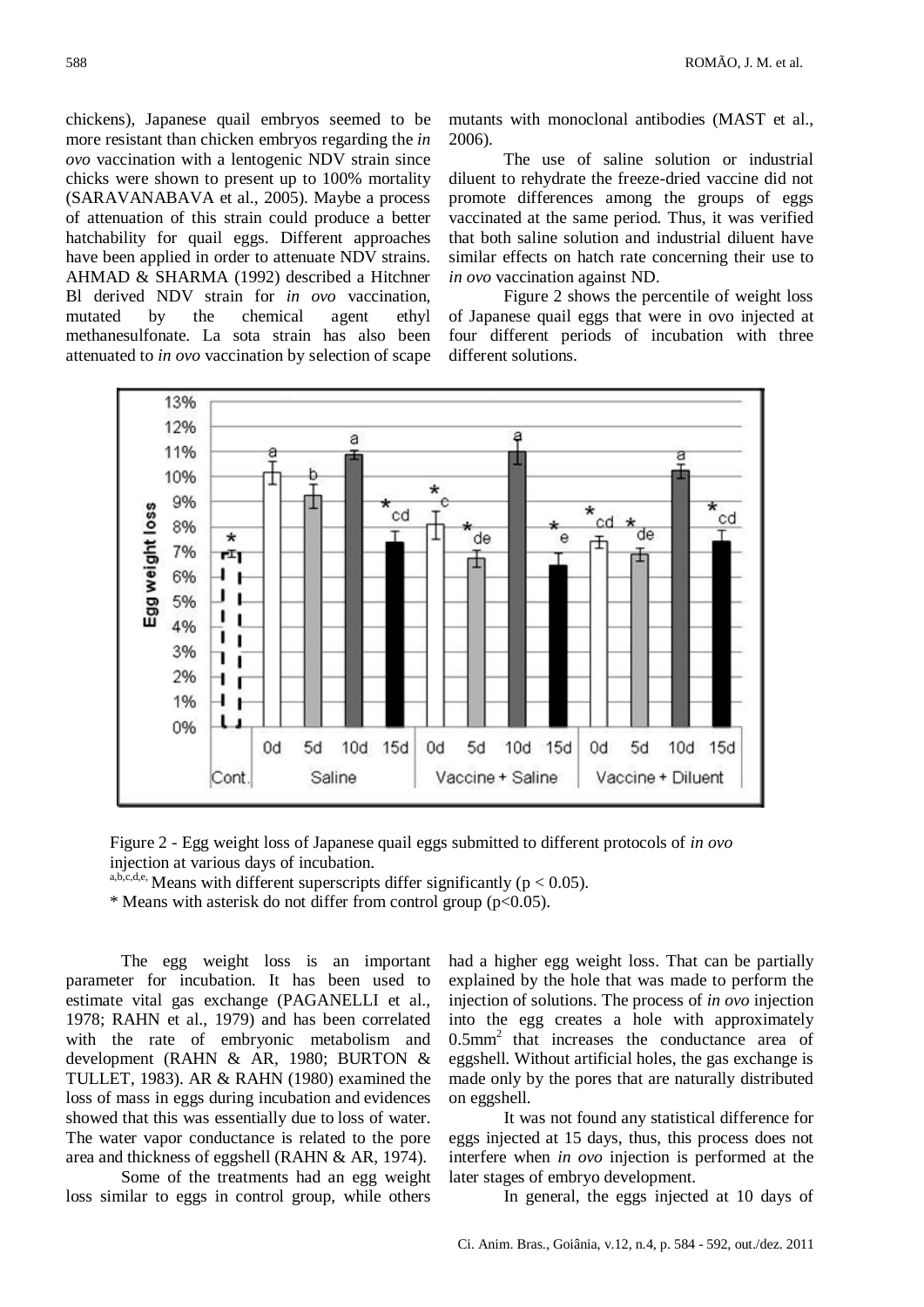incubation presented higher levels of weight loss compared to eggs that were injected earlier (0 and 5 days) and later (15 days). The increase of weight loss and therefore the conductance between the egg and the environment can be particularly interesting for poultry embryos at the later stages of incubation for a better performance of gas exchange and respiration. In chicken eggs, the *in ovo* injection

performed by 16 gauge (1.6mm diameter) needles provide an addition of 25 to 30% of relative pore volume, which can be considered as a physiological advantage (BERCHIERI & BOLIS, 2003).

Figure 3 shows the chick/egg weight ratio (%) of Japanese quail eggs that were *in ovo* injected at four different periods of incubation with three different solutions.



Figure 3 - Hacth weight of Japanese quail submitted to different protocols of *in ovo* injection at various days of incubation.

a,b,c,d Means with different superscripts differ significantly ( $p < 0.05$ ).

\* Means with asterisk to not differ from control group  $(p<0.05)$ .

The weight of chicks at hatch can be affected by several factors, including species, breed, egg nutrient levels, egg environment, egg size (WILSON, 1991), weight loss during incubation period, weight of shell and other residues at hatch (TULLET & BURTON, 1982), shell quality and incubator conditions (PEEBLES et al., 1987). In this experiment, the hatch weight was affected by different factors, such as the procedures of *in ovo* injection. Most *in ovo* injection treatments promoted a reduction in hatch weight compared to the eggs that were not injected (control group). The eggs injected at 10 days of incubation were the ones that presented the lower chick/egg weight ratio. We believe that this lower hatch weight for eggs injected at 10 days can be related to their weight loss during incubation. Increased weight loss and reduced hatch weight may promote detrimental effects on survival

of newly hatched quails, since these parameters may lead to dehydration. Small chicks have higher surface area to weight ratios and are therefore more easily dehydrated than larger chicks. Dehydration has been reported to be associated with higher mortality of chicks from young breeders (WYATT et al., 1985).

The eggs inject at 15 days of incubation were among the ones that seemed to be the least affected by *in ovo* injection, concerning hatch weight, which might indicate that the older the embryo (past 10 days of development) at the time of *in ovo* injection the higher will be the hatch weight, probably due to a lower egg weight loss.

Eggs injected with ND live vaccine or saline solution were not statistically different when compared in the same injection day, showing that the *in ovo* vaccination with Newcastle disease virus did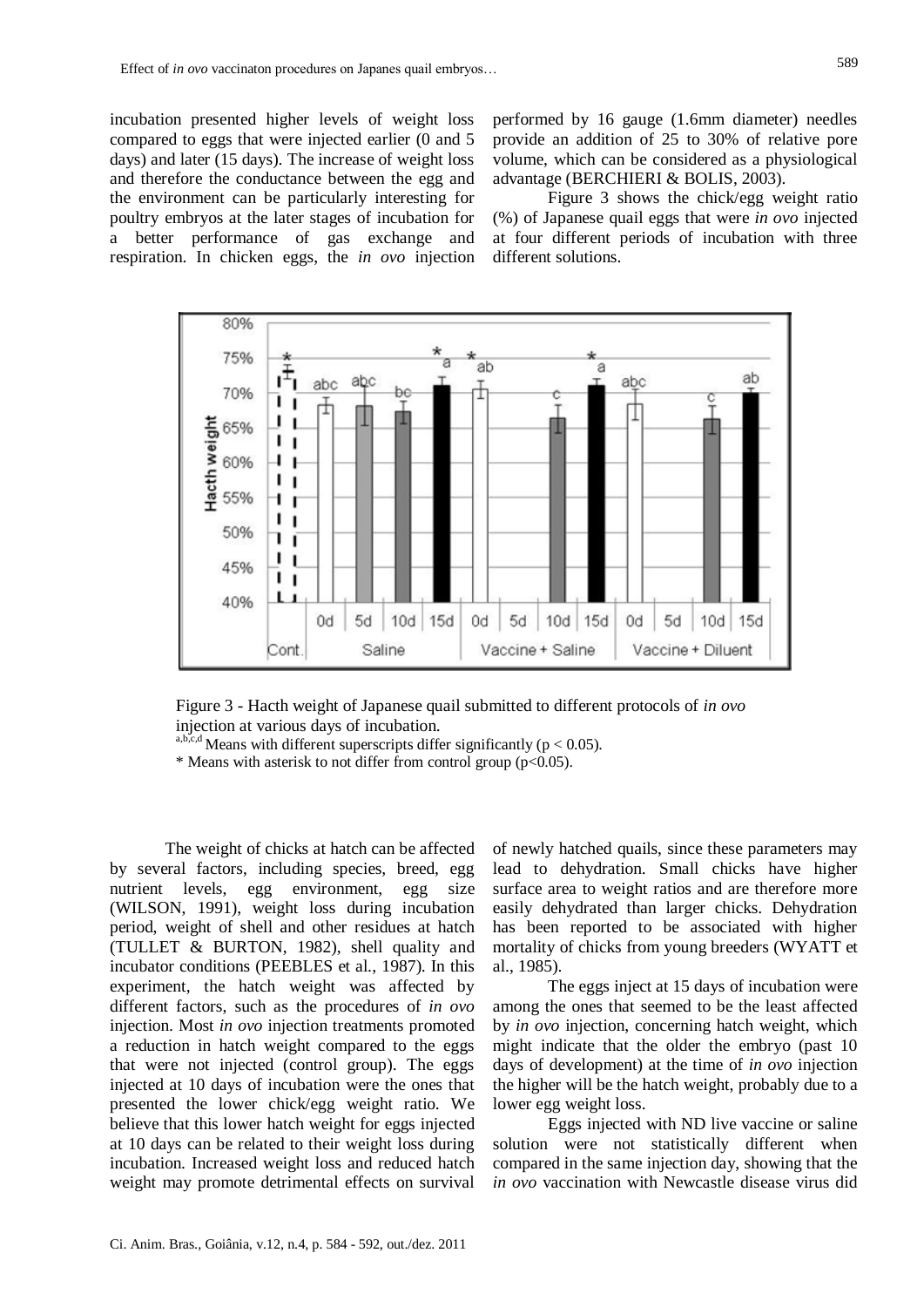not alter initial weight of hatched Japanese quails. The exception were the eggs vaccinated with live ND virus at 5 days, which did not survive; therefore, they were not measured for hatch weight.

Figure 4 shows the frequency of embryo mortality of Japanese quail eggs that were *in ovo* injected at four different periods of incubation with three different solutions.



Figure 4 - Frequency of embryonic mortality of Japanese quail eggs submitted to different protocols of *in ovo* injection at various days of incubation.

 $a,b,c,d,e$  Means with different superscripts differ significantly (p<0.05).

\* Means with asterisk do not differ from control group (p<0.05).

Differences on embryonic mortality were not found between eggs injected on the same day with vaccine plus saline or diluent. Most injection treatments results differed from the control group (not submitted to any injection procedure). The only groups that did not differ significantly were the ones injected at 10 or 15 days with saline. Most injected groups seemed to have higher levels of final death than infertile/early death. On the other hand, the eggs injected with saline at 15 days and the ones injected with vaccine at 0 and 5 days showed infertile/early death as the main reason for failure to hatch. The intermediate embryo death was the least relevant classification of unhatched eggs and did not appear in all groups. These observations are similar with those from chicken eggs that do not present relevant intermediate mortality, since there are two phases of increased embryonic mortality during incubation: the first phase occurs during the first week of incubation and the second phase during the last week (JASSIM et al., 1996). The process of *in ovo* injection can increase embryo mortality since the hole made in the

eggshell provides the opportunity to microbial infection. When the hole is made at the later stages of embryo development the time of exposure to a microbial challenge is decreased and the embryo is more prepared to face a microbial challenge, but when the process is done in the earlier stages of incubation, the exposure time is longer and the embryo has not a well developed immune system (BERCHIERI  $& BOLIS, 2003$ ), thus, the process can be detrimental to quail embryo survival.

The hatched quails from all treatments were bled at 15 days of age to evaluate antibody titers against Newcastle disease virus. In general, the birds did not respond well. Eggs injected at 0 day did not have quails with antibody against NDV. The eggs injected at 5 days of incubation with vaccine had 0% of hatchability. The eggs injected with ND vaccine at 10 and 15 days presented 8.7% and 6.9% of hatched quails with antibodies against Newcastle disease. These poor levels of response to *in ovo* vaccination can be explained by the use of an aggressive and inadequate NDV strain for *in ovo* vaccination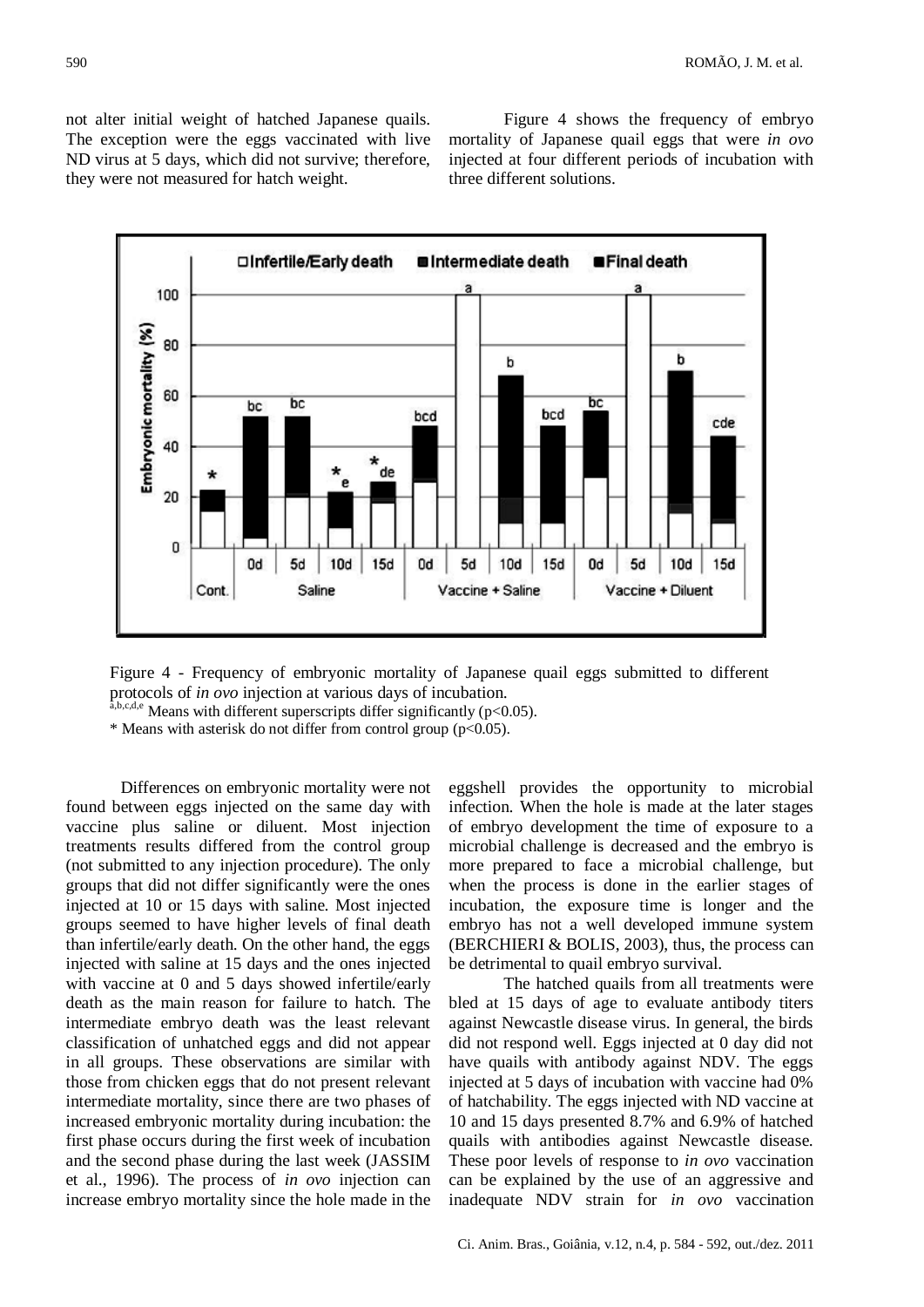purpose. Furthermore, it is necessary to study more the injection site in quail eggs since different locations can promote varied *in ovo* vaccination responses. For example, it was verified that the injection of Marek's vaccine in air cell provided no protection for chicks, when it was applied in allantoic fluid the protection ranged from 25 to 50%, and when it was applied in amniotic fluid the protection was 90% (BERCHIERI & BOLIS, 2003).

#### **CONCLUSION**

The injection process itself (saline) is not harmful at 10 and 15 days of incubation for Japanese quail eggs; however, *in ovo* vaccination with live Newcastle vaccine (HB1 strain) is not recommended to fertile quail eggs at any incubation period due to high levels of embryo mortality and poor post-hatch antibody titers.

#### **REFERENCES**

AHMAD, J.; SHARMA, J.M. Evaluation of a modifiedlive virus vaccine administered *in ovo* to protect chickens against Newcastle disease. **American Journal of Veterinary Research**, v.53, p.1999–2004, 1992.

ALLAN, W.H.; GOUGH, R.E. A standard haemagglutination inhibition test for Newcastle disease.1.A comparison of macro and micro methods. **The Veterinary Record**, v.95, p.120-123, 1974.

AR, A.; RAHN, H. Water in the avian egg: overall budget of incubation. **American Zoologist**, v.20, p.373- 384, 1980.

BERCHIERI, JR. A.; BOLIS, D.A. Vacinações e aplicações de produtos intra-ovo. In: MACARI, M.; GONZALES, E. (ed). **Manejo da Incubação**: FACTA, Campinas-Brasil, 2003, p.267-283.

BURLEY, R.W.; VADEHRA, D.V. **The Avian Egg**: Chemistry and Biology. John Wiley and Sons, New York, NY, 372p, 1989. p 68–71.

BURTON, F.G.; TULLET, S.G. A comparison of the effect of eggshell porosity on the respiration and growth of domestic fowl, duck and turkey embryos. **Comparative Biochemistry and Physiology-Part A,** v.75, p.167-174, 1983.

GIAMBRONE, J. J.; DORMITORIO, T.; BROWN, T. Safety and efficacy of *in ovo* administration of infectious bursal disease viral vaccines. **Avian Diseases**, v.45, p.44– 148, 2001.

JASSIM, E.W.; GROSSMAN, M.; KOPS, W.J.; LUYKX, R.A.J. Multiphasic analysis of embryonic mortality in chickens**. Poultry Science**, v.75, p.464-471, 1996.

JOHNSTON, P.A.; LIU, H.; O'CONNELL, T.; PHELPS,

P.; BLAND, M.; TYCZKOWSKI, J.; KEMPER, A.; HARDING, T.; AVAKIAN, A.; HADDAD, E.; WHITFILL, C.; GILDERSLEEVE, R.; RICKS, C. A. Applications in *in ovo* technology. **Poultry Science**, v.76, p.165–178, 1997.

LI C.S.; WANG, L.Y.; CHOU, C.C. Field evaluation of flock production performance of *in ovo* injection of infectious bursal disease virus immune complex vaccine in commercial broiler farms. **Journal of Applied Poultry Research**, v.14, p.338–344, 2005.

LIMA, F.S.; SANTIN, E.; PAULILLO, A.C.; JUNIOR, L.D.; MORAES, V.M.B.; GAMA, N.M.Q.; ITURRINO, R.P.S. Evaluation of different programs of Newcastle disease vaccination in Japanese quail (*Coturnix coturnix japonica*). **International Journal of Poultry Science**, v.3, n.5, p.354-356, 2004.

MAST, J.; MEULEMANS, G. Attenuated mutant Newcastle disease virus strains for *in ovo* vaccination, method for preparing and their use. European Patent WO 03/030932 Al, 2003.

MAST, J.; NANBRU, C.; DECAESSTECKER, M.; LAMBRECHT, B.; COUVREUR, B.; MEULEMANS, G.; BERG, T. Vaccination of chicken embryos with escape mutants of La Sota Newcastle disease virus induces a protective immune response. **Vaccine**, v.24, p.1756–1765, 2006.

MAYO, M.A. A summary of taxonomic changes recently approved by ICTV. **Archives of Virology**, v.147, p.1655– 1656, 2002.

MEBATSION, T.; VERSTEGEN, S.; DE VAAN, L.T.; ROMER-OBERDORFER, A.; SCHRIERR, C.C. A recombinant Newcastle disease virus with low-level V protein expression is immunogenic and lacks pathogenicity for chicken embryos. **Journal of Virology**, v.75, p.420-428, 2001.

NATIONAL RESEARCH COUNCIL – NRC. **Nutrient requirements of poultry.** Washington, D.C.: p.44-45, 1994.

PAGANELLI, C.V.; ACKERMAN, R.A.; RAHN, H. The avian egg: In vitro condutances to oxygen, carbon dioxide, and water vapor in late development. In: PIIPER, J. (ed). **Respiratory function in birds, adult and embryonic**, Springer-Verlag, Berlin, Germany, 1978. p. 212-218.

PEDROSO, A.A.; CAFÉ, M.B.; LEANDRO, N.S.M.; STRINGHINI, J.H.; CHAVES, L.S. Desenvolvimento embrionário e eclodibilidade de ovos de codornas armazenados por diferentes períodos e incubados em umidades e temperaturas distintas. **Revista Brasileira de Zootecnia**, v.35, n.6, p.2344-2349, 2006.

PEEBLES, E.D.; BRAKE, J.; GILDERSLEEVE, R.P. Effects of eggshell cuticle removal and incubation humidity on embryonic development and hatchability of broilers. **Poultry Science**, v.66, p.834–840, 1987.

RAHN, H.; AR, A. Gas exchange of the avian egg: time, structure and function. **American Zoologist**, v.20, p.477